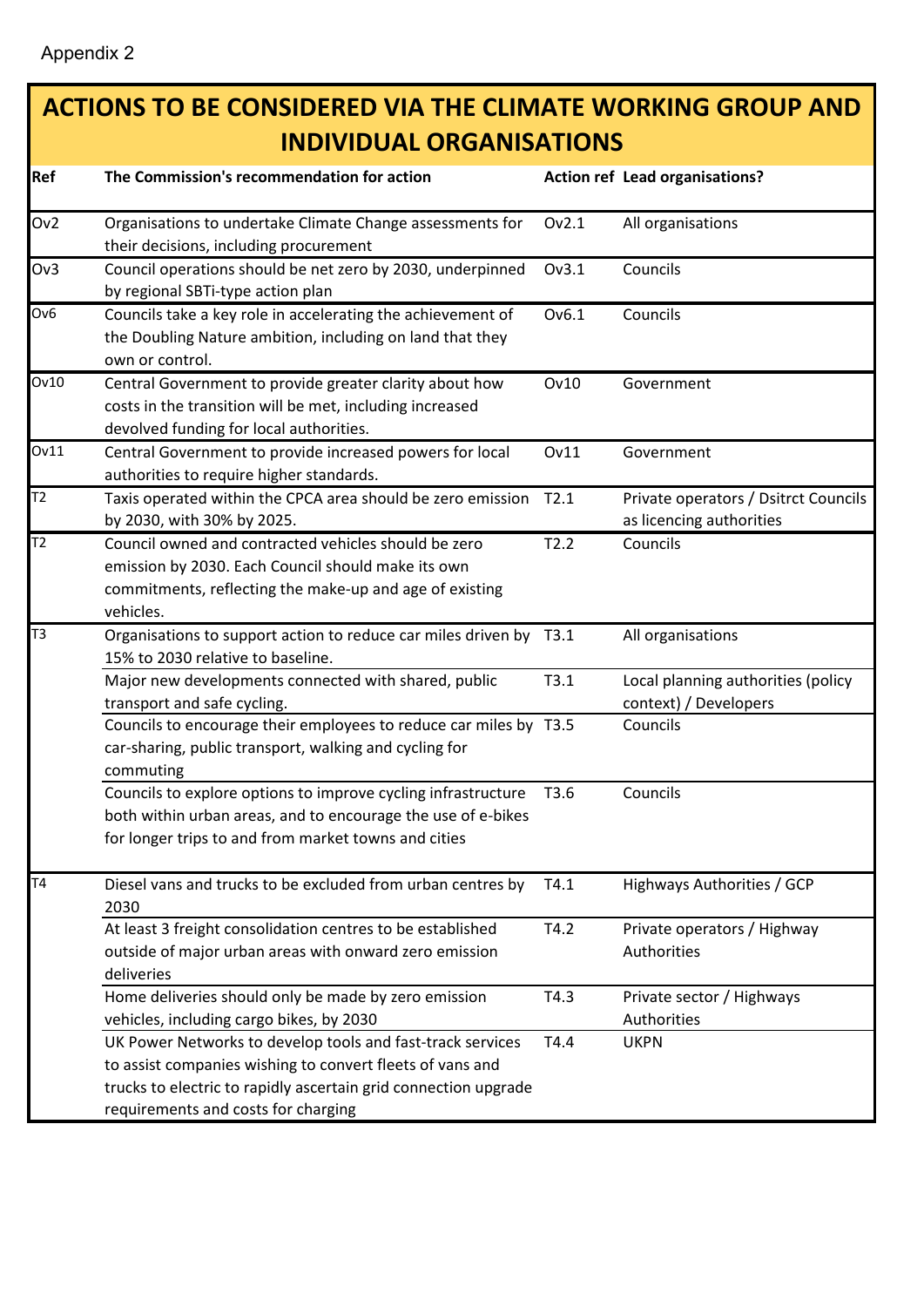| B1             | Councils (with CPCA) to support local area energy planning<br>that identifies heat zones for buildings (e.g. suitability for heat<br>pumps or district heating) and retrofit priorities. Working with<br>stakeholders: identify which heat and energy efficiency<br>options and national policies apply in particular areas;<br>consider zoning areas for specific heating solutions; are the<br>basis for communications to build community understanding. | B1.1             | Councils                                                                                        |
|----------------|-------------------------------------------------------------------------------------------------------------------------------------------------------------------------------------------------------------------------------------------------------------------------------------------------------------------------------------------------------------------------------------------------------------------------------------------------------------|------------------|-------------------------------------------------------------------------------------------------|
| B <sub>2</sub> | All new buildings are net zero ready by 2023 at latest and<br>designed for a changing climate.                                                                                                                                                                                                                                                                                                                                                              | B2.1             | Councils (for own development) /<br>Local Planning authorities (policy<br>context) / Developers |
|                | Adopt a net zero ready standard for new homes (requiring<br>"world-leading" energy efficiency and low-carbon heating in<br>new homes) by 2023, and adopt a similar standard for non-<br>domestic buildings;                                                                                                                                                                                                                                                 | B <sub>2.2</sub> | Local planning authorities (policy<br>context) / Developers                                     |
|                | Consider developing new build guidance to address embodied B2.3<br>emissions, with targets strengthening over time.                                                                                                                                                                                                                                                                                                                                         |                  | Local planning authorities (policy<br>context) / Developers                                     |
| B <sub>3</sub> | Spatial strategies promote sustainable development, low<br>emissions and low risks from climate change.                                                                                                                                                                                                                                                                                                                                                     | B3.1             | Local planning authorities (policy<br>context)                                                  |
|                | New developments to be sited to minimise emissions<br>implications, including through making them attractive for<br>walking and cycling, and access to wider transport<br>infrastructure; access to green space and nature; enhanced<br>biodiveristy                                                                                                                                                                                                        | <b>B3.2</b>      | Local planning authorities (policy<br>context) / Developers                                     |
| <b>B4</b>      | All existing buildings achieve high energy efficiency standards, B4.1<br>and are heated from low-carbon sources. Every building,<br>starting by 2025, to have renovation plan.                                                                                                                                                                                                                                                                              |                  | Organisations                                                                                   |
| <b>B5</b>      | Performance is actively monitored, represents real world use, B5.1<br>and standards fully enforced                                                                                                                                                                                                                                                                                                                                                          |                  | Local planning authorities (planning<br>permission requirements) /<br>Developers                |
| <b>B6</b>      | Councils own estate is net zero by 2030. Public sector estate<br>should have a plan by 2025, and energy use is monitored and<br>reported                                                                                                                                                                                                                                                                                                                    | B6.1             | Councils                                                                                        |
| E1             | Develop a local area energy plan, in close collaboration with<br>interested stakeholders, including distribution companies,<br>consumers and large energy users.                                                                                                                                                                                                                                                                                            | E1.1             | Councils / stakeholders                                                                         |
| E <sub>3</sub> | OfGen to urgently develop and make proposals on                                                                                                                                                                                                                                                                                                                                                                                                             | E3.1             | Government                                                                                      |
| E4             | distribution network investment ahead of need.<br>OfGen to urgently provide clarity on revised arrangements for E4.1<br>network access (connection charges) which enable local<br>decarbonisation projects.                                                                                                                                                                                                                                                 |                  | Government                                                                                      |
| E <sub>5</sub> | Government to advise areas on where hydrogen is likely to be E5.1<br>available in the gas grid as soon as possible.                                                                                                                                                                                                                                                                                                                                         |                  | Government                                                                                      |
| E <sub>6</sub> | Government to streamline, simplify and provide longer-term<br>horizons for schemes funding local energy projects.                                                                                                                                                                                                                                                                                                                                           | E6.1             | Government                                                                                      |